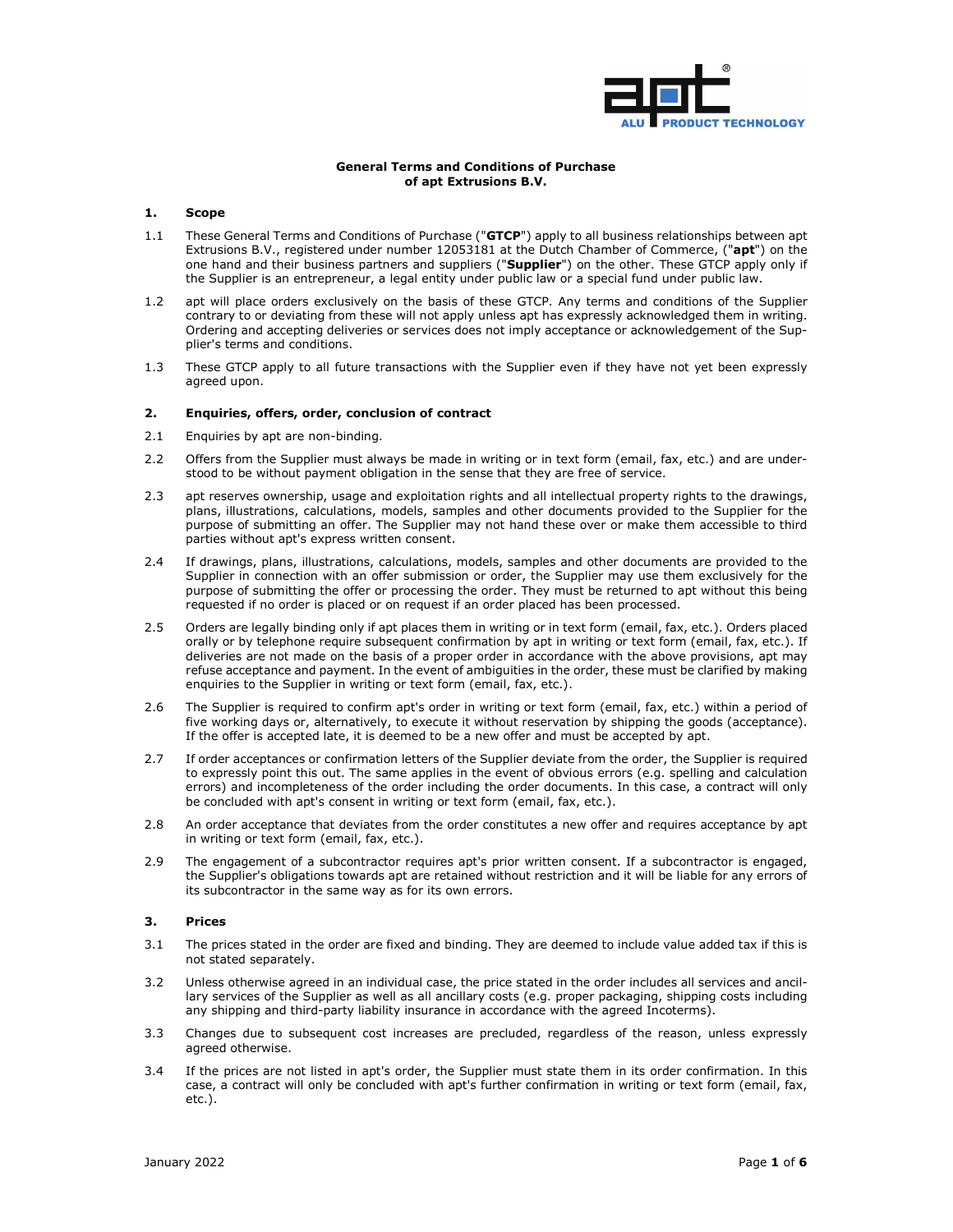

3.5 If, by way of exception, prices are agreed ex works, ex warehouse of the Supplier or a third party, all costs incurred until handover to the transport company, including loading and freight charge, will be borne by the Supplier.

### **4. Delivery, packaging**

- 4.1 The Incoterms 2020 DDP (Delivered Duty Paid) will be deemed agreed for all deliveries unless the parties have expressly agreed otherwise.
- 4.2 The Supplier should use environmentally friendly and, where possible, recyclable packaging materials. At apt's request, the Supplier must take back packaging material at the place of performance at its own expense.
- 4.3 The risk of accidental loss and accidental deterioration of the item will pass to apt upon handover at the place of performance in accordance with the respective Incoterms 2020 DDP, unless the parties have expressly agreed otherwise. If acceptance is prescribed, the risk will pass to the apt when acceptance has been effected by apt. In all other respects, the statutory provisions of the law on contracts for work and services apply accordingly in the event of acceptance.

### **5. Deadlines, periods, default**

- 5.1 Agreed delivery deadlines and periods are binding and are calculated from the date of the order. The arrival of the delivery at the place of receipt specified in the order or the successful acceptance, if such is contractually agreed or provided for by law, will be decisive for compliance therewith.
- 5.2 The Supplier is required to notify apt without undue delay in writing if circumstances occur or become known to it which mean that the agreed time of delivery cannot be complied with.
- 5.3 Before the delivery deadline lapses, apt will not be required to accept delivery. Early deliveries or partial deliveries will be accepted by apt only in individual cases or if this has been expressly agreed. Otherwise, apt will have the right to return the delivery at the Supplier's expense. Even if apt accepts delivery, apt will not be required to make early payments.
- 5.4 If the Supplier is in default of delivery, apt will be entitled to the statutory claims. In particular, apt will be entitled to demand compensation instead of performance and to withdraw from the contract after a reasonable grace period has lapsed fruitlessly.
- 5.5 If the Supplier is in default, apt may without prejudice to further statutory and contractual claims demand fixed compensation for the loss incurred as a result of the default in the amount of 1 % of the net price of the goods delivered late per completed calendar week, but in total no more than 5 % of the net price of the goods delivered late. apt reserves the right to prove that a higher loss has been incurred. apt does not need to prove a minimum loss. The Supplier reserves the right to prove that apt did not suffer any loss at all or that any loss suffered was substantially less.

#### **6. Force majeure**

- 6.1 In cases of force majeure or other unavoidable events for which apt is not to blame (including but not limited to war, threat of war, civil war, riot, terrorism, acts of war, fire, natural disasters, weather events, water damage, floods, epidemic, pandemic, organised and unorganised strikes and industrial action, operational disruptions of all kinds, lockouts, confiscations, import and export restrictions, government measures, defects and disturbances in energy and water supply, shortage of materials, raw materials and supplies, machines, means of transport, transport obstacles, delays in the granting of required official permits), apt will be released from its obligation to accept delivery for the duration of the hindrance. Claims of the Supplier for consideration or compensation are precluded in such cases.
- 6.2 Furthermore, apt is entitled without prejudice to other rights to withdraw from the contract in whole or in part if these events are of considerable duration or result in a significant reduction in our demands.
- 6.3 If apt has to change the delivery schedule due to force majeure and the delivery is postponed, the Supplier will retain the goods concerned in accordance with our instructions and will deliver them after the force majeure has been remedied.

## **7. Invoicing, payment**

- 7.1 Invoices must be issued promptly after the goods are shipped, and the order and item numbers must be stated on them. Value added tax must be itemised separately.
- 7.2 Payment will be made subject to proper delivery and correct pricing and calculation. If a defect subject to warranty is identified, we will be entitled to withhold payment until the warranty obligation has been fulfilled.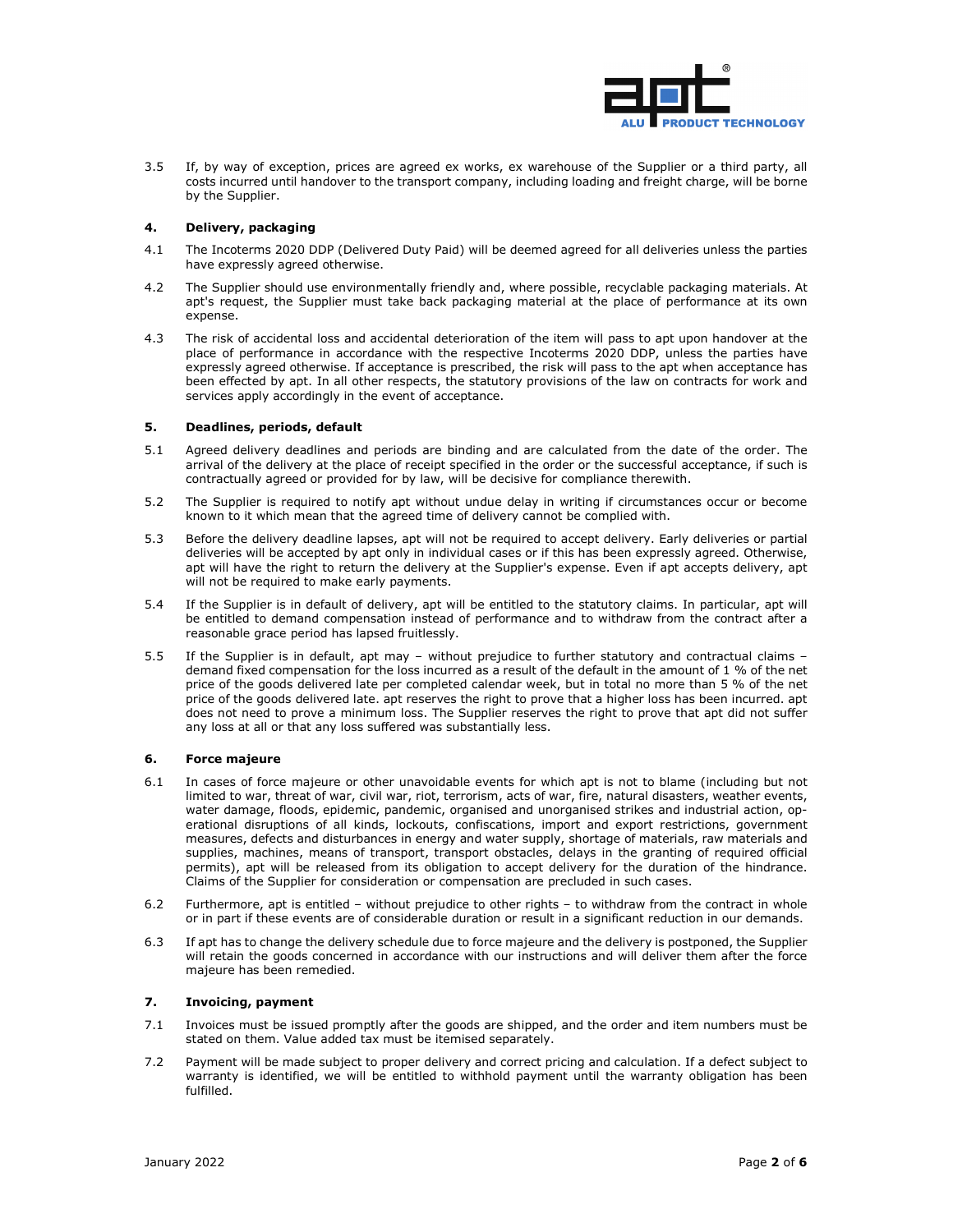

- 7.3 The agreed price is due for payment within 30 calendar days of complete delivery and performance (including any agreed acceptance) and receipt of a proper invoice. If apt pays within 14 calendar days, apt is entitled to a 3 % discount on the net invoice amount. In the case of bank transfer, payment is deemed to have been made on time if apt's transfer order is received by apt's bank before expiry of the payment deadline; apt is not responsible for any delays caused by banks involved in the payment process.
- 7.4 apt will not owe interest on due payments until it has been given a notice of default in which apt is given a reasonable period to pay without interest. The statutory provisions apply to default with payment.
- 7.5 The Supplier only has a right of set-off or retention in respect of counterclaims that have been declared final and absolute by the (highest) competent court or that are undisputed by apt.

### **8. Condition of the goods, notification of defects, liability for material defects**

- 8.1 The Supplier warrants that its deliveries and services comply with the objective and subjective requirements as well as any installation requirements. This includes in particular that the deliveries and services comply with the contractual agreements on quality and use and are made of a material that is best suited and durable for the relevant contractual or operational purpose and for the stresses that occur. They must also comply with the VDE provisions, the law on technical work equipment, the relevant accident prevention, occupational safety and environmental provisions, the relevant technical standards and the generally recognised rules of technology. Knowledge that goes beyond the state of the art must be communicated to us without us having to request this.
- 8.2 The properties or characteristics stated in the specification according to the order or in quality assurance agreements must be fulfilled by the purchased item as agreed quality characteristics.
- 8.3 If the Supplier receives drawings, samples or other specifications from apt, these alone will be decisive for the type, quality and design of the goods to be delivered.
- 8.4 The inspection of the delivered goods will be carried out in accordance with apt's quality guidelines and will be limited to defects that become apparent during apt's incoming goods inspection, including an external examination which includes the delivery documents (e.g. transport damage, delivery of the wrong items and delivery of less quantity than requested), or which become apparent during apt's random quality checks. In other respects, it will depend on the extent to which an inspection is feasible in the ordinary course of business, taking into account the circumstances of the individual case. A notification of defect is timely if it is sent within a period of five working days from receipt of the goods in the case of visible defects and within a period of five working days from their discovery in the case of hidden defects. Where acceptance has been agreed, there will be no inspection duty.
- 8.5 Payment for the goods does not imply their approval as being in conformity with the contract and free from defects.
- 8.6 If the goods delivered have material defects, apt will be entitled without restriction to the statutory claims for defects arising therefrom, subject to the following proviso. apt may, at its own discretion, demand subsequent performance by remedying the defect (rectification) or delivery of defect-free goods (replacement). apt will also be entitled to remedy the defect itself or have it remedied by third parties at the Supplier's expense if the Supplier fails to comply with its obligation to provide subsequent performance within a reasonable period set by apt. This will also apply if it is not possible to wait for the Supplier to remedy the defect due to a danger in delay or particular urgency.
- 8.7 If the goods have been installed in or attached to another item in line with their nature and intended use, subsequent performance will also include the removal of the defective goods and their re-installation or reattachment as well as the reimbursement of associated expenses. This will also apply if apt remained unaware of the defect during installation or attachment due to gross negligence.
- 8.8 A fixed processing fee of EUR 60 will be charged per complaint.

#### **9. Limitation periods**

- 9.1 The mutual claims of the contractual parties will become statute-barred in accordance with the statutory provisions unless otherwise stated below.
- 9.2 The general limitation period for claims based on defects is two years from transfer of risk. If goods have to be accepted, the limitation period begins on acceptance. Claims arising from defects of title will not become statute-barred in any case as long as the third party can still assert the right against apt – in particular because the matter is not statute-barred.
- 9.3 In any case, the statutory provisions apply where they lead to a longer limitation period in individual cases.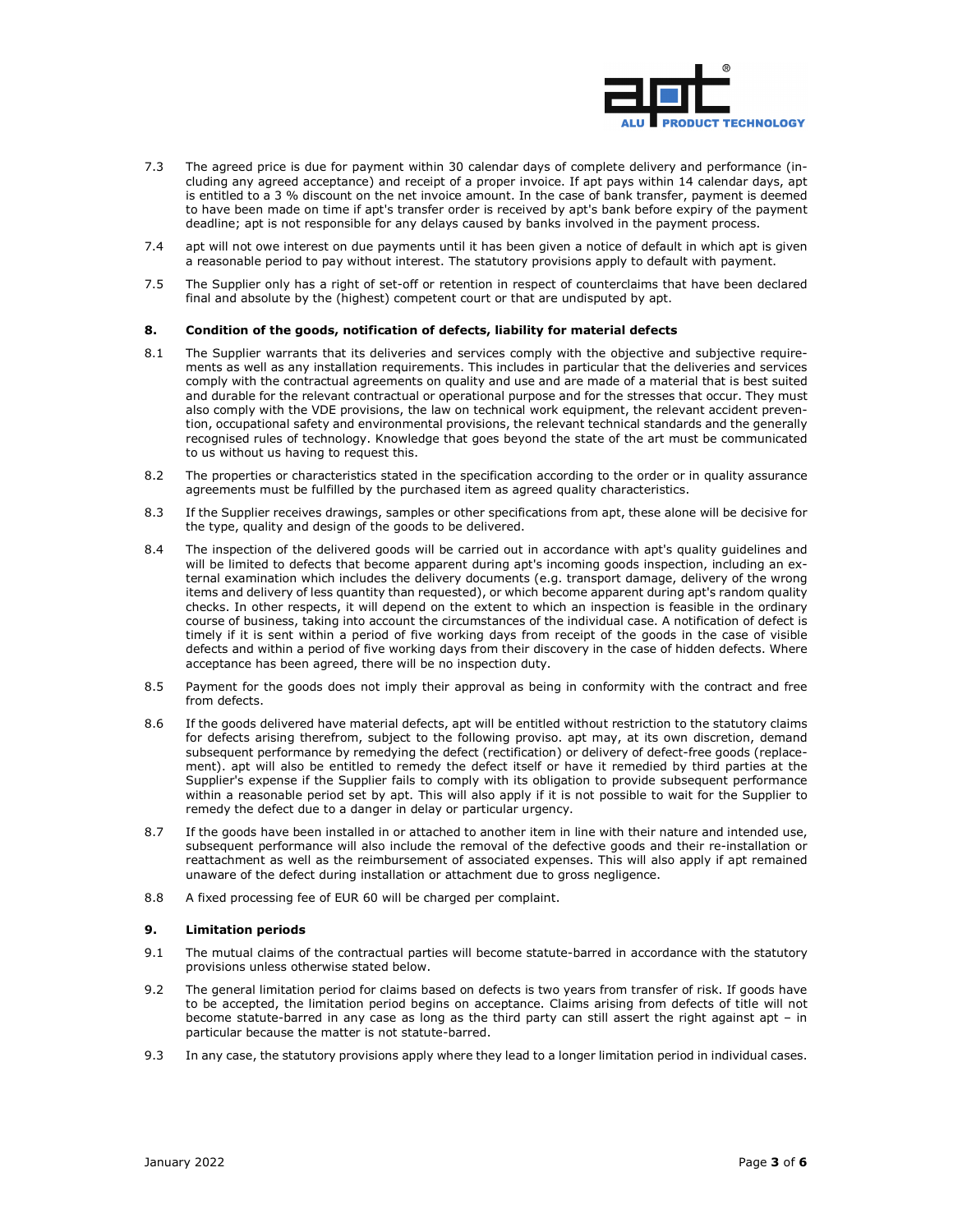

#### **10. Recourse against suppliers**

- 10.1 The statutory rights of recourse against the Supplier within a supply chain will accrue to apt without restriction in addition to the claims for defects. apt will in particular be entitled, without this restricting its right of choice, to demand from the Supplier precisely the type of subsequent performance (rectification or replacement) that apt owes its customers in individual cases.
- 10.2 Before apt acknowledges or settles a claim for defects asserted by one of its customers (including reimbursement of expenses pursuant to sections 478 (1), 439 (2) and (3) German Civil Code (*BGB*)), apt will inform the Supplier and briefly describe the facts and ask it for its written statement. If it does not comment in a substantiated manner within a reasonable period and no amicable solution is found, the claim for defects actually granted by apt will be deemed owed to the customer by the Supplier. In this case, the Supplier will be responsible for providing counter-evidence.
- 10.3 apt's rights of recourse will also apply if the defective goods have been further processed by apt or another company, for example by being installed in another product.

### **11. Tools, drawings, confidentiality**

- 11.1 apt reserves title in and copyright to any tools, samples, models, drawings or other documents provided. They may not be made accessible to third parties without apt's consent and must be returned promptly on request.
- 11.2 The Supplier is required to use the tools exclusively for manufacturing the goods ordered by apt. It is also required to insure the tools belonging to apt at its own cost against damage due to fire, water and theft at reinstatement value. At the same time, it hereby assigns to apt all compensation claims under this insurance policy; apt hereby accepts such assignment. Furthermore, the Supplier is required to carry out any necessary maintenance, inspection, service and repair work on apt's tools at its own cost in good time. The Supplier must notify apt immediately of any faults.
- 11.3 The Supplier is required to keep any illustrations, drawings, calculations and other documents and information which it receives strictly confidential. Such documents may only be disclosed to third parties with express prior consent. The confidentiality obligation will continue to apply after this contract has been executed; it lapses if and to the extent that the manufacturing know-how contained in the illustrations, drawings, calculations and other documents provided becomes generally known.
- 11.4 If the Supplier, its governing bodies, employees or vicarious agents violate any of the above obligations, the Supplier will be liable for compensation unless it is not responsible for the breach of duty.

#### **12. Intellectual property rights**

- 12.1 The Supplier warrants that the delivery and use of the goods ordered by apt in Germany and abroad do not violate any industrial property rights or other rights of third parties.
- 12.2 If claims are filed against apt by a third party, the Supplier will be required to indemnify apt against such claims on first written request. This also applies with regard to all necessary expenses incurred by apt from or in connection with this claim.
- 12.3 The limitation period for the claim for indemnification is three years, calculated from the time apt obtains knowledge of the claim filed by the third party.

### **13. Provision, reservation of title**

- 13.1 apt reserves title in the items provided by apt (reserved goods). These must be stored clearly and separately from other items and must be identified as the property of apt. They must also be sufficiently insured against fire, water and theft.
- 13.2 Processing or re-working by the Supplier will be carried out on behalf of apt. If apt's reserved goods are processed together with other items which do not belong to apt, apt will acquire title in the new item insofar apt's reserved goods become the main object. If apt's reserved goods are processed together with other items which do not belong to apt and in the event none of the items are to be regarded as the main object, apt will acquire joint title in the new item, each in the proportion to the value of them. In the event of loss of title by apt, Supplier will compensate the damage apt as a result incurs of such loss of title.
- 13.3 The above provision under 13.2 will apply accordingly if the item we provide is inseparably intermixed with other items that do not belong to apt. If, however, one of these processes gives rise to sole title on the part of the Supplier, because an item belonging to the Supplier constitutes the main item, it will be deemed to be agreed that the Supplier will transfer joint title of this item to apt in proportion to the value of the reserved goods (purchase price plus VAT) in relation to the entire item and will hold the joint title thus created in custody on apt's behalf free of charge. Without prejudice to the foregoing, apt shall also be entitled, in lieu of joint ownership, to claim compensation from the Supplier for the damage apt suffers as a result of such loss of ownership.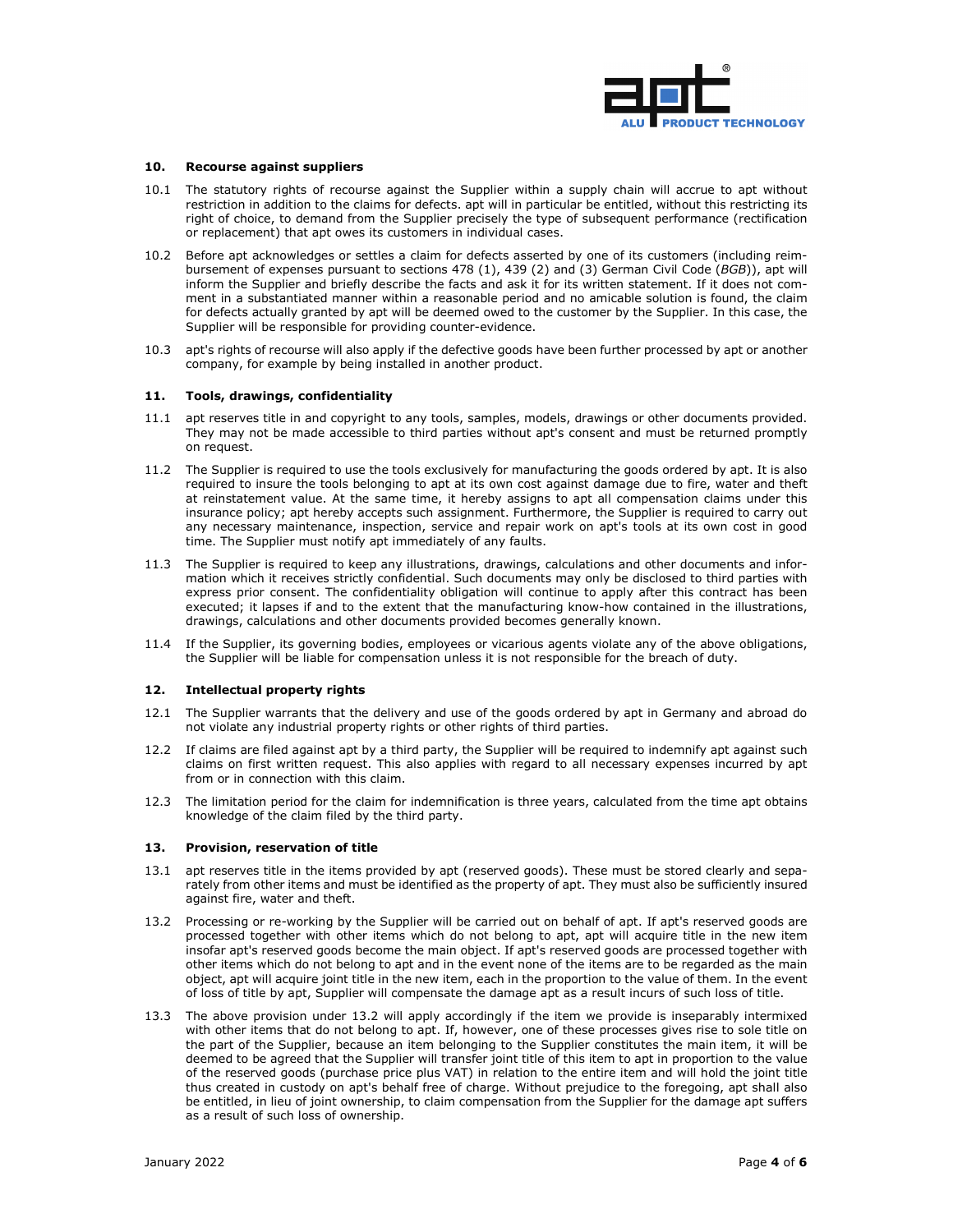

13.4 Title to the goods must be transferred to apt unconditionally and regardless of whether or not the purchase price has been paid. If, however, in an individual case, apt accepts an offer by the Supplier to transfer title conditional on payment of the purchase price, the Supplier's reservation of title will expire at the latest on payment of the purchase price for the goods delivered. apt will remain authorised in the ordinary course of business to resell the goods even before payment of the purchase price, assigning the resulting receivable in advance (alternatively, the simple reservation of title extended to the resale will apply). All other forms of reservation of title, especially extended and forwarded reservation of title and reservation of title extended to further processing, are precluded.

### **14. Product liability**

- 14.1 If that the Supplier is responsible for product damage, it is required to release apt on first request from compensation claims of third parties, including the necessary costs of defence against these claims, if the cause of this product damage lies within its sphere of control and organisation and it is liable itself to third parties.
- 14.2 If apt has to carry out a recall on the basis of a claim within the meaning of 14.1 , the Supplier will be required to reimburse apt for all expenses arising from or in connection with the recall carried out by apt. This will not affect any further-reaching statutory claims of apt.
- 14.3 apt will inform the Supplier as far as possible and reasonable of the content and scope of the recall and give it the opportunity to comment.
- 14.4 The Supplier undertakes to take out and maintain a product liability insurance policy with an appropriate sum insured for personal injury and property damage to cover the risks resulting from the performance of the contract. This insurance must provide coverage of at least EUR 5 million per loss event and at least EUR 10 million per calendar year. The Supplier is required to provide apt with proof of such insurance and the cover amounts on request. If apt is entitled to claims that exceed the coverage agreed by the Supplier, these will remain unaffected.

### **15. Set-off, retention**

The Supplier will only have the right to set off claims against apt that are undisputed or have been declared final and absolute.

#### **16. Withdrawal from contract, compensation**

- 16.1 If the Supplier does not fulfil the obligations assumed with the order confirmation or does not fulfil them in accordance with the contract, apt may withdraw from the contract and demand compensation instead of performance after a reasonable deadline for performance has lapsed without success.
- 16.2 apt will also have the right to withdraw from the contract if the Supplier suspends deliveries or applies for the opening of insolvency proceedings.
- 16.3 This will not affect the right to terminate the contract for good cause in the event of continuing obligations.

#### **17. Prohibition on assignment**

- 17.1 apt will be entitled to assign all claims arising from the contract with the Supplier without the Supplier's consent.
- 17.2 The Supplier's rights and duties under the contract are not assignable or transferable without apt's written consent. This provision shall have effect under the law of obligations as well as under property law as meant in article 3:83 (2) of the Dutch Civil Code.

#### **18. Place of performance and place of jurisdiction**

- 18.1 The place of performance for all claims arising from the supply contract and the place of jurisdiction for all disputes arising from the supply contract will be the registered office of the apt company concerned in each case. apt will, however, also be entitled to take legal action against the Supplier in its general place of jurisdiction. This provision has no effect on overriding statutory provisions, in particular on places of sole jurisdiction.
- 18.2 In all other respects, Dutch law will be deemed to be agreed exclusively including for import agreements. The provisions on the international purchase of movable goods, in particular the UN Convention on the International Sale of Goods (CISG), are expressly precluded. This also applies if the Supplier has its registered office abroad.